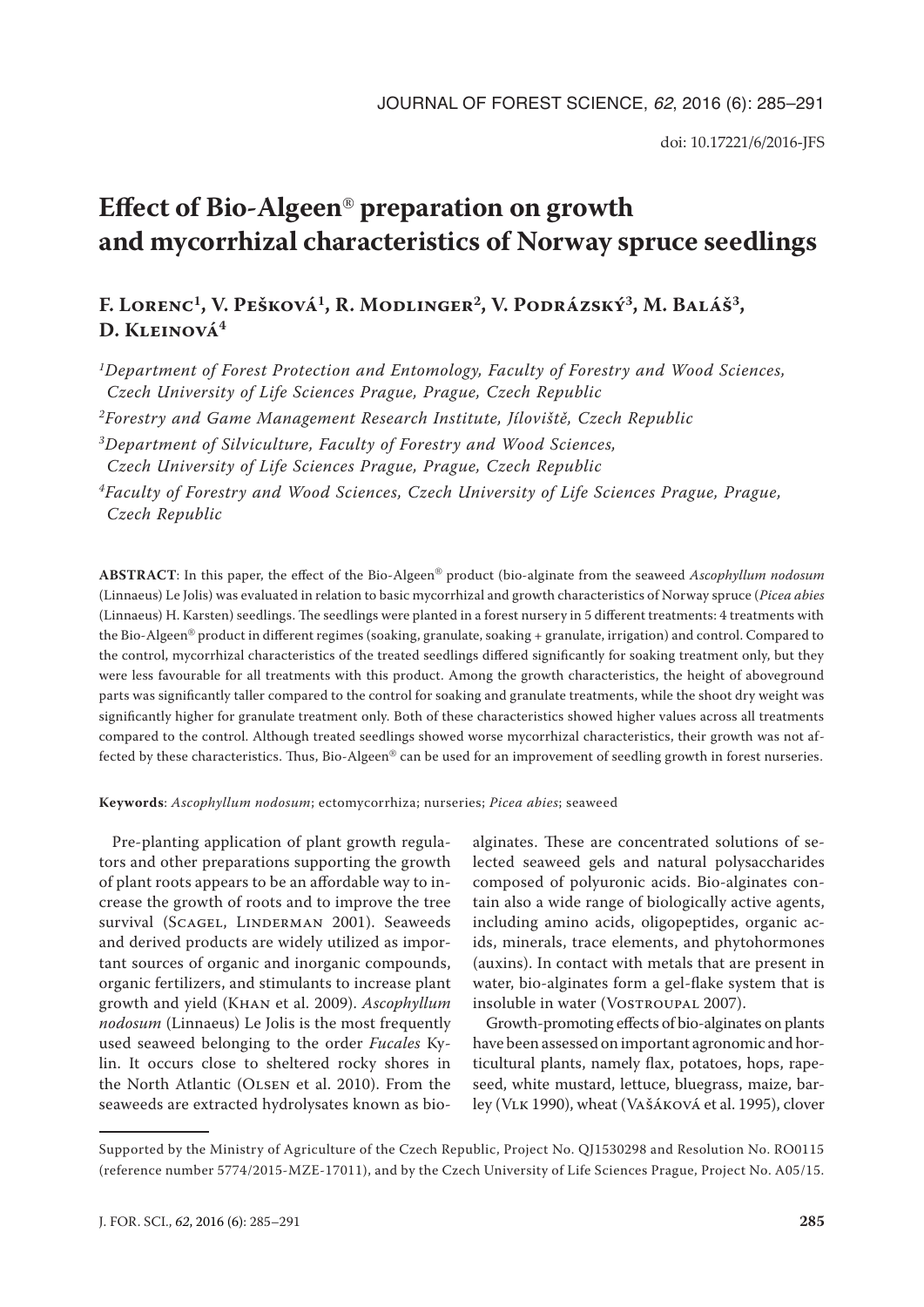(Sawicki, Szymona 2005), sugar beet (Pospíšil et al. 2006), tomatoes (Dobromilska et al. 2008; Mikiciuk, Dobromilska 2014), carrot (Kwiatkowski et al. 2013), apple trees (von Bennewitz, HLUŠEK 2006) and orange trees (SPANN, LITTLE 2011). There are only a few papers dealing with the effect of bio-alginates on the growth of important tree species in forestry. Such research was carried out on Douglas fir, Engelmann spruce (SCAGEL, LINDERMAN 2001), lodgepole pine (SCAGEL, LINDERMAN 2001; MacDonald et al. 2012), white spruce (MacDonald et al. 2013), Norway spruce (KUPKA et al. 2015), and European ash (Bulíř 2005).

Ectomycorrhizal symbiosis is a relationship occurring almost solely in forest trees. A part of the root colonized by fungi (mycorrhiza) is frequently turgid, unlike non-colonized roots (GRYNDLER et al. 2004). Hyphae create a complex, highly branched structure between the root cells, called Hartig net. The tangle of hyphae on the root surface creates a hyphal mantle. From the mantle emanating hyphae grow into the surrounding soil (PETERSON et al. 2004). The fungi obtain important organic compounds from the host plant. Plants with well-developed mycorrhizal symbiosis are characterized by increased resistance to low temperature, drought, toxins, changes in pH, root pests, and parasites (Mejstřík 1988; Pešková 2008). Although bio-alginates do not contain any mycorrhizal fungi, they can significantly affect the growth and colonization

rate of such fungi, as has been demonstrated for arbuscular mycorrhizal fungi (KUWADA et al. 1999, 2006). Nevertheless, there are no papers available dealing with the effect of bio-alginates on the ectomycorrhizal characteristics of tree species. The aim of the present study was to test the effect of bioalginate application on growth and mycorrhization in Norway spruce seedlings.

### **MATERIAL AND METHODS**

The effect of Bio-Algeen® was assessed on Norway spruce seedlings in a forest nursery at Obrovice in the Czech Republic (50°16.92'N, 13°12.50'E). The location belongs to Natural Forest Area No. 4 – Doupovské hory Mts. and to the  $4<sup>th</sup>$  forest vegetation zone – beechwood (PLíva 1987). Mean annual temperature at the location is 7°C, mean annual precipitation is 607 mm. Soil type is Gleyic Cambisols (NĚMEČEK et al. 2004). Products of the Bio-Algeen<sup>®</sup> series were evaluated, namely root concentrate, granulate, and S-90 (all Schulze et Hermsen GmbH, Dahlenburg, Germany). All of these are hydrolysates (Bio-Algeen<sup>®</sup> granulate is a granulated hydrolysate) extracted from the seaweed *A*. *nodosum* (Table 1).

The cultivation of Norway spruce seedlings in the forest nursery was as follows: seeds were sown in the first year and cultivated on the seedbeds for 0.5–1 year. Then, the seedlings were transplanted outside in Au-

Table 1. Types of tested Bio-Algeen® products, application methods and rates, costs of the product and costs per seedling (HANZAL et al. 2015)

| Bio-Algeen <sup>®</sup>                                                                                                                                       |                                                                                                                                                                                                                                                                                          | Consumption                                          | Cost                                  |                       |
|---------------------------------------------------------------------------------------------------------------------------------------------------------------|------------------------------------------------------------------------------------------------------------------------------------------------------------------------------------------------------------------------------------------------------------------------------------------|------------------------------------------------------|---------------------------------------|-----------------------|
|                                                                                                                                                               | Application method and rate                                                                                                                                                                                                                                                              | of the product                                       | product                               | per seedling<br>(CZK) |
| Root concentrate (used for<br>root coating before planting)                                                                                                   | soaking (root system of plants soaked<br>in a solution of the product root con-<br>centrate diluted with water at 1:20 ratio,<br>mechanical planting)                                                                                                                                    | according<br>to the size<br>of the root ball         | $(1)$ 200 CZK $\cdot$ l <sup>-1</sup> | 0.01                  |
| Granulate (granular form<br>of the Ascophyllum nodosum<br>hydrolysate, applied to soils<br>and substrates)                                                    | granulate (before planting the granulate at<br>dosage $150$ g·m <sup>-2</sup> applied over the seedbed<br>area, 65 seedlings per $1 \text{ m}^2$ )                                                                                                                                       | ca. 2 kg                                             | (2) $150 \text{ CZK-kg}^{-1}$         | 0.35                  |
| Root concentrate + granulate                                                                                                                                  | soaking + granulate (before planting granu-<br>late at dosage $150$ g·m <sup>-2</sup> applied over the<br>seedbed area and simultaneously the root<br>system of plants soaked in a solution of the<br>product root concentrate diluted with water<br>at 1:20 ratio, mechanical planting) | ca. $2$ kg<br>(according<br>to size of<br>root ball) | $(1) + (2)$                           | 0.36                  |
| S-90 (used for spraying/wa-<br>tering/as solution, containing<br>the concentrate of polyuronic<br>acids, amino acids, phytohor-<br>mones, and trace elements) | irrigation (after planting, S-90 sprayed<br>over the area in the form of irrigation,<br>diluted with water at 1:200 ratio)                                                                                                                                                               | ca.11                                                | $220 \text{ CZK-l}^{-1}$              | 0.22                  |
| Control                                                                                                                                                       | without any application                                                                                                                                                                                                                                                                  |                                                      |                                       | $\Omega$              |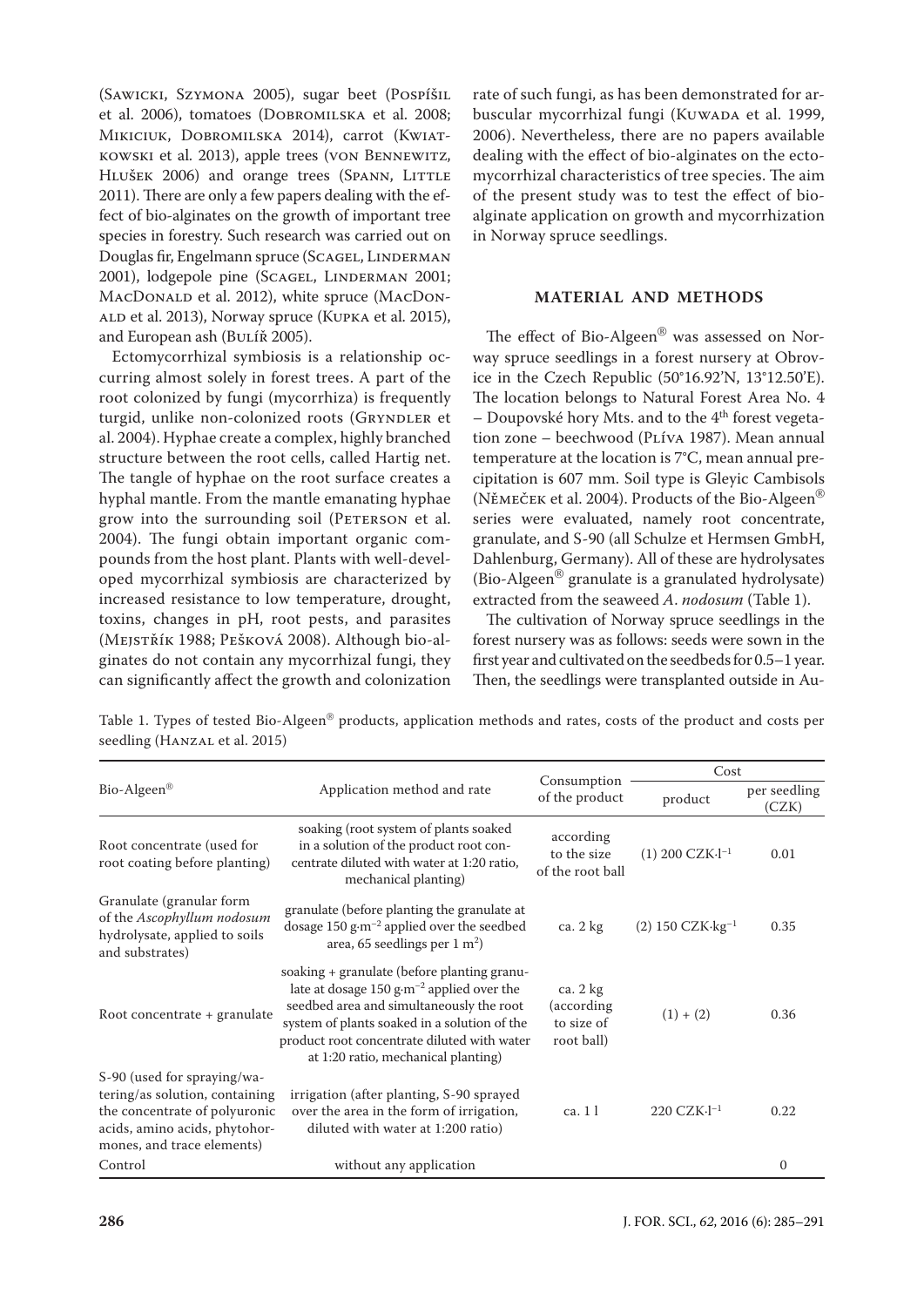gust 2011. Five treatments were used with different modes of preparation: soaking, granulate, soaking + granulate, irrigation, and control (Table 1). After transplanting, the seedlings were irrigated. In the following years, the trees received only natural precipitation. Weeds were removed manually or using a mechanical hoe. In spring 2011, additional basic fertilization with Cererit<sup>®</sup> (a combination of granular fertilizer without chloride, containing N, P, K, B, Mo, Zn, and Cu) was carried out for all treatments. The first assessment phase of the experiment was presented by Kupka et al. (2015).

On 14 March 2014, 10 spruce seedlings growing within a row were removed from each treatment (50 seedlings in total), each time from a row in the centre of the seedbed. Seedlings were carefully cleaned and their growth characteristics were measured: height of aboveground part (measured from the root collar to the terminal bud), length of terminal vegetative shoot, length of the main root (measured from the root collar to the end of the main root), and root collar diameter (mean).

Mycorrhizal characteristics were assessed according to Pešková and Soukup (2006). Mycorrhizae were assessed on roots < 1 mm in diameter, as these roots most sensitively react to changes in environmental conditions. Twenty root sections with the length of the main root 5 cm were randomly selected. The total length of each section was calculated as the length of the main root plus the lengths of lateral roots. Mycorrhizal tips for each root section were then quantified under a stereo microscope with  $40 \times$  magnification. These tips were classified into one of the two groups for either active or non-active mycorrhizae. Lighter tips with smooth surface and lacking root hairs, with high turgor and developed hyphal mantle were classified into the group of active mycorrhizae. Darker, wrinkled tips, with a loss of turgor and lacking the hyphal mantle were classified into the group of nonactive mycorrhizae (Kocourek 1991). The level of mycorrhization was determined according to Caisová (1994) as density of mycorrhizae and their relative distribution. Density of active and nonactive mycorrhizae was calculated as the number of active (non-active) mycorrhizae per 1 cm of root length. Relative distribution of active mycorrhizae was calculated as the number of active mycorrhizae per total number of mycorrhizae (Caisová 1994). After the evaluation of mycorrhizae, the roots were dried in a dryer at 105°C and then weighed to obtain the weight of root dry matter. The weight of aboveground dry matter was obtained in the same manner.

Statistical evaluation was carried out in R version 3.0.2. (R Development Core Team 2013) by Pekár and Brabec (2009) and Zuur et al. (2009). Analysis of variance was used to test the effect of the Bio-Algeen $^{\circledR}$  product on the evaluated mycorrhizal characteristics (density of active mycorrhizae, density of non-active mycorrhizae, relative distribution of active mycorrhizae, weight of root dry matter). Homogeneity of variance was tested using Bartlett's test and correspondence with the Gaussian distribution using the Shapiro-Wilk test applied on the residuals of a relevant linear model (Pekár, Brabec 2009). To assess the effect of the treatment, "treatment contrasts" with the control variant were set up as a reference group and a *t*-test was used. Failing to meet the conditions required for ANOVA, the Kruskal-Wallis (K-W) test and Dunn's test were used (Dunn 1961). A generalized linear model and *t*-test using "treatment contrasts" with the control variant set up as a reference group were used to examine the effects of the mycorrhizal characteristics and Bio-Algeen<sup>®</sup> product on the growth characteristics of seedlings (height of the aboveground part, length of the main root, root collar diameter, length of the terminal vegetative shoot and weight of aboveground dry matter).

#### **RESULTS**

Statistically significant differences in the density of active mycorrhizae between treatments were observed (ANOVA: *N* = 50, *df* = 4, *P* < 0.05; Table 2). All treatments with Bio-Algeen<sup>®</sup> compared to the control showed lower density of active mycorrhizae (Tables 2 and 3), but these differences were significant for soaked seedlings only (post hoc *t*-test: *P* < 0.05). Close to significant differences in the density of active mycorrhizae compared to the control were seedlings treated with granulate (post hoc  $t$ -test:  $P = 0.06$ ).

Contrary to density of active mycorrhizae, density of non-active mycorrhizae showed opposite results. It differed significantly between the treatments (K-W test: *N* = 50, *df* = 4, *P* < 0.05; Table 2). All treatments with Bio-Algeen<sup>®</sup> compared to the control showed higher median values of density of non-active mycorrhizae, but these differences were significant for soaked seedlings only (Dunn's test: *z* = 3.153, *P* < 0.01; Table 2).

Relative distribution of active mycorrhizae showed similar results like density of active mycorrhizae. It differed significantly between the treatments (K-W test: *N* = 50, *df* = 4, *P* < 0.05; Table 2).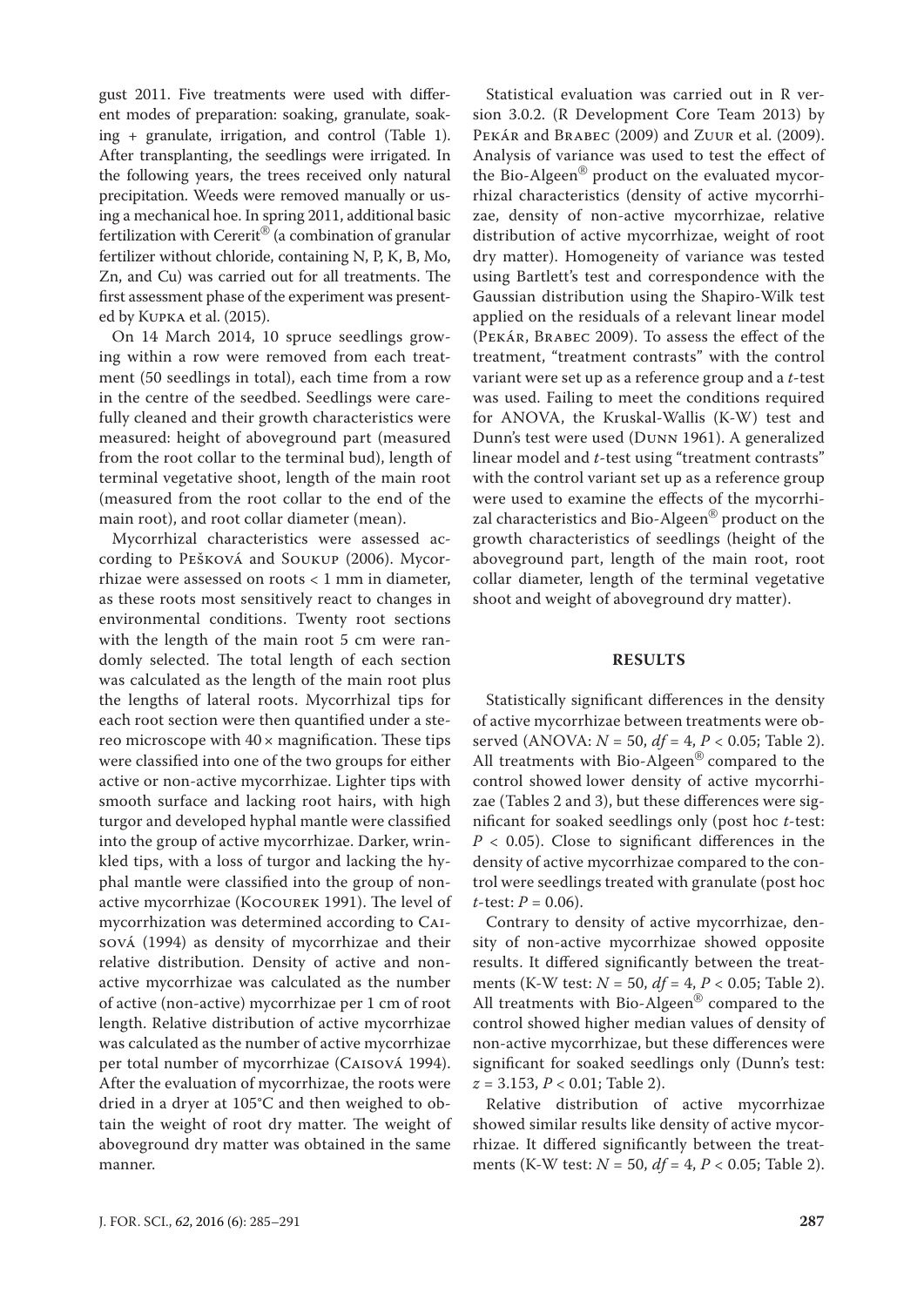Table 2. Statistical tests of the assessed mycorrhizal characteristics

|                           | Mycorrhizal parameter                | Difference<br>between treatments                   | Significantly lower<br>than control treatment  | Significantly higher<br>than control treatment |
|---------------------------|--------------------------------------|----------------------------------------------------|------------------------------------------------|------------------------------------------------|
|                           | active mycorrhizae                   | $F = 2.5886$<br>P < 0.05<br><b>ANOVA</b>           | soaking<br>P < 0.05<br>post hoc <i>t</i> -test |                                                |
| Density of                | non-active mycorrhizae               | $x^2 = 10.8512$<br>P < 0.05<br>Kruskal-Wallis test |                                                | soaking<br>P < 0.01<br>Dunn's test             |
| orrhizae                  | Relative distribution of active myc- | $x^2 = 10.1432$<br>P < 0.05<br>Kruskal-Wallis test | soaking<br>P < 0.05<br>Dunn's test             |                                                |
| Weight of root dry matter |                                      | $F = 1.2554$<br>P > 0.05<br><b>ANOVA</b>           |                                                |                                                |

All treatments with Bio-Algeen<sup>®</sup> compared to the control showed lower relative distribution of active mycorrhizae, but these differences were significant for soaked seedlings only (Dunn's test:  $z = -3.055$ , *P* < 0.05; Table 2).

Weight of root dry matter did not differ significantly between the treatments (ANOVA: *N* = 50, *df* = 4, *P* < 0.05; Table 2).

All evaluated growth characteristics were significantly affected by the weight of root dry matter, but only height of the aboveground part and weight of aboveground dry matter were also significantly affected by the mode of treatment (Table 4).

All treatments with Bio-Algeen® showed taller height of the aboveground part compared to the control (Table 3, Fig. 1), but these differences were significant only for granulate (post hoc  $t$ -test:  $P < 0.001$ ) and soaking (post hoc *t*-test: *P* < 0.05) treatments.

A positive effect of Bio-Algeen® was observed also in the weight of aboveground dry matter. All treatments with Bio-Algeen® showed, compared to the control, higher mean values of the growth characteristics (Table 3), but these differences were significant only for granulate treatment (post hoc *t*-test: *P* < 0.01).

#### **DISCUSSION**

In our study, the statistical analysis showed that the weight of aboveground dry matter was significantly higher for granulate treatment only, compared to the control. However, soaking + granulate and irrigation treatments resulted in the higher mean values of the weight of aboveground dry matter than granulate treatment. These contradictory results were caused by the very low weight of root dry matter. The generalized linear model therefore favoured the granulate treatment due to the relatively higher ratio of shoot to root dry weight.

In our study, the irrigation and soaking + granulate treatments showed the highest values for the seedling growth characteristics. Kupka et al. (2015) assessed the effect of the identical prod-

Table 3. Effect of individual treatments on assessed mycorrhizal and growth characteristics

| Variable                                              | Soaking           | Granulate                                                 | Soaking $+$<br>granulate | Irrigation        | Control           |
|-------------------------------------------------------|-------------------|-----------------------------------------------------------|--------------------------|-------------------|-------------------|
| Density of active mycorrhizae* $(cm-1)$               | $3.30 \pm 1.10^*$ | $3.67 \pm 1.45$                                           | $4.46 \pm 1.17$          | $4.59 \pm 1.15$   | $4.72 \pm 1.24$   |
| Density of non-active mycorrhizae* $(cm-1)$           | $2.56 \pm 1.72**$ | $1.64 \pm 0.86$                                           | $1.48 \pm 0.81$          | $1.32 \pm 0.62$   | $0.85 \pm 0.40$   |
| Relative distribution of active mycorrhizae*          | $0.58 \pm 0.22^*$ | $0.68 \pm 0.20$                                           | $0.76 \pm 0.09$          | $0.77 \pm 0.09$   | $0.84 \pm 0.08$   |
| Weight of root dry matter (g)                         | $4.85 \pm 3.48$   | $5.09 \pm 2.90$                                           | $6.60 \pm 3.47$          | $7.11 \pm 4.22$   | $6.16 \pm 3.11$   |
| Weight of aboveground dry matter $(g)$ <sup>***</sup> | $15.86 \pm 11.59$ | $19.29 \pm 13.13**21.01 \pm 8.11$                         |                          | $22.10 \pm 12.48$ | $15.37 \pm 6.99$  |
| Root collar diameter (cm)                             | $0.67 \pm 0.21$   | $0.73 \pm 0.18$                                           | $0.76 \pm 0.13$          | $0.79 \pm 0.25$   | $0.69 \pm 0.14$   |
| Height of aboveground parts (cm)***                   |                   | $39.90 \pm 11.65$ * 44.30 $\pm 7.04$ *** 40.95 $\pm 7.95$ |                          | $41.60 \pm 9.85$  | $32.10 \pm 13.86$ |
| Length of terminal vegetative shoot (cm)              | $21.75 \pm 6.59$  | $22.55 \pm 4.15$                                          | $23.00 \pm 5.39$         | $23.25 \pm 5.14$  | $19.60 \pm 7.37$  |
| Length of main root (cm)                              | $28.8 \pm 9.55$   | $28.65 \pm 5.83$                                          | $33.45 \pm 10.58$        | $29.75 \pm 4.80$  | $29.70 \pm 6.80$  |

values: mean ± standard deviation of the assessed characteristics, \**P* < 0.05, \*\**P* < 0.01, \*\*\**P* < 0.001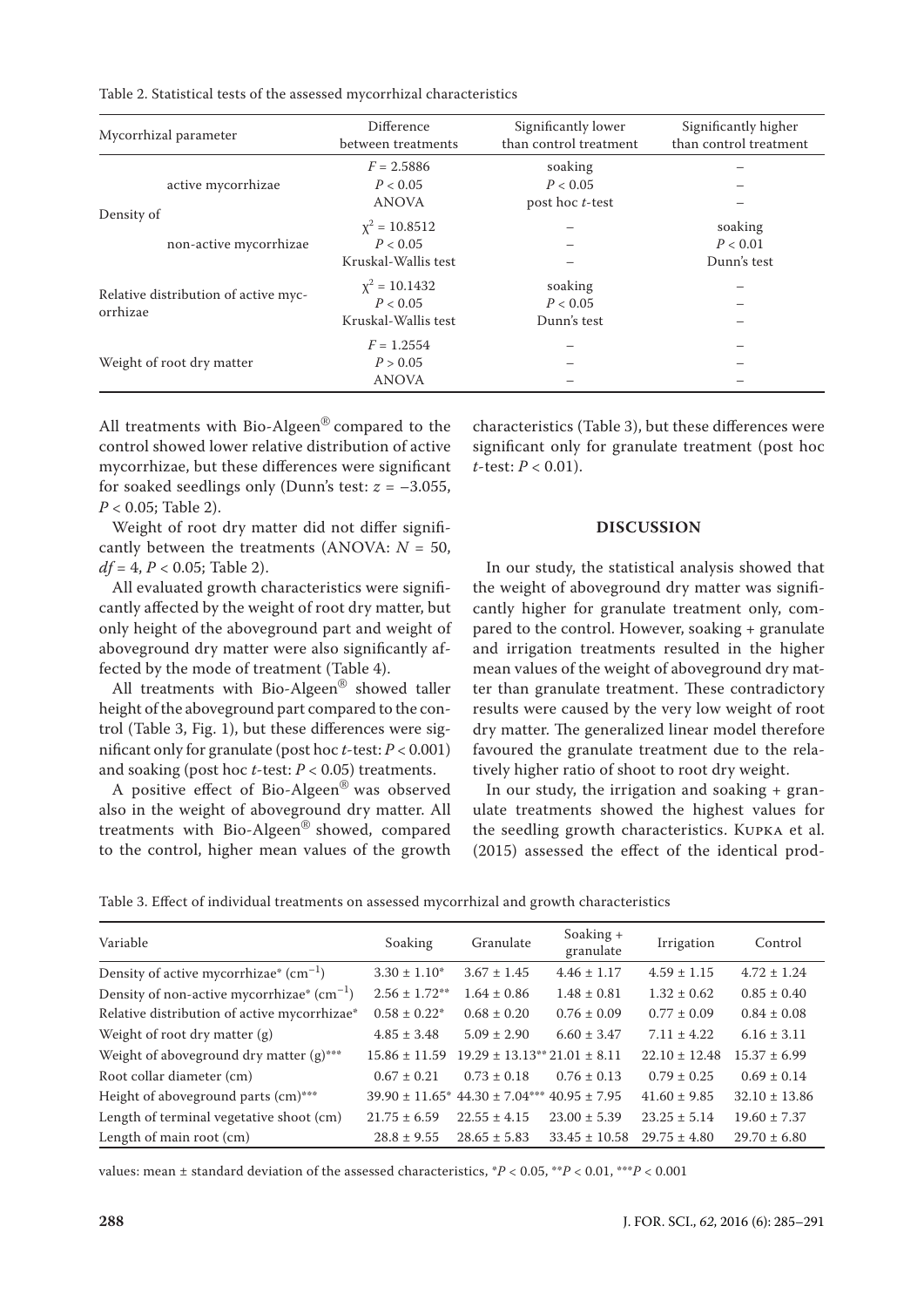Table 4. Statistical tests of the assessed growth characteristics

| Dependent variable                     | $\overline{F}$ | df | $P$ -value    | Adjusted<br>$R^2$ | Formula                                                                               |
|----------------------------------------|----------------|----|---------------|-------------------|---------------------------------------------------------------------------------------|
| Root collar<br>diameter                | 85.19          |    | $3.27E^{-12}$ | 0.6321            | root collar diameter = weight of root dry matter                                      |
| Height of above-<br>ground parts       | 11.83          | 5  | $3.13E^{-7}$  | 0.5302            | $log(height of above ground part) = weight of dry matter +$<br>method of treatment    |
| Length of terminal<br>vegetative shoot | 17.92          |    | $1.032E^{-4}$ | 0.2567            | length of terminal vegetative shoot = weight of root dry matter                       |
| Length of main<br>root                 | 7.44           |    | $8.884E^{-3}$ | 0.1162            | $log(length of main root) = weight of root dry matter$                                |
| Weight of above-<br>ground dry matter  | 33.05          | 5  | $7.64E^{-14}$ | 0.7658            | weight of aboveground dry matter = weight of root dry matter +<br>method of treatment |

ucts at the same locality in the previous vegetation season. In comparison with the control, Norway spruce seedlings treated with Bio-Algeen® showed in practically all cases higher values for the assessed growth characteristics (weight of aboveground dry matter, weight of root dry matter, root collar diameter, total height of seedlings). However, statistically significant differences for all these characteristics were observed only for the irrigation and soaking + granulate treatments (Kupka et al. 2015). Differences in growth characteristics between treated and control seedlings were less obvious in our study, probably due to environmental factors which had diminished the effect of the product. Statistically higher values for weight of aboveground dry matter, weight of root dry matter, root collar diameter, and total height of Norway spruce seedlings treated with Bio-Algeen® products were recorded also by HANZAL et al. (2015).

It is difficult to compare the results of our study with the other studies where the same product was used due to different evaluated growth characteris-

tics. Bulíř (2005) recorded no significant effect of the Bio-Algeen® product (treatments: soaking, granulate, irrigation) on initial seedling growth for European ash seedlings growing on anthropogenic substrates, but the treated seedlings showed higher survival. Crops treated with Bio-Algeen<sup>®</sup> S-90 (in our study specified as the irrigation treatment) have been reported to have higher yields in the cases of clover (Sawicki, Szymona 2005), sugar beet (Pospíšil et al. 2006), tomatoes (Dobromilska et al. 2008; Mikiciuk, DOBROMILSKA 2014), and carrot (KWIATKOWSKI et al. 2013). Bio-Algeen® can therefore influence the growth of various plant species.

Besides the products of the Bio-Algeen<sup>®</sup> series, other products containing the seaweed *A*. *nodosum* were tested on forest trees. The product Acadian<sup>®</sup> (Acadian Seaplants Ltd., Dartmouth, Canada) applied to container lodgepole pine (MACDONALD et al. 2012) and white spruce (MACDONALD et al. 2013) seedlings had statistically significant effects on the weight of root dry matter, depending on application rate, but those differences were biologically irrelevant



Fig. 1. Height of aboveground parts of seedlings in individual Bio-Algeen® treatments  $box - 1$ <sup>st</sup> and  $3<sup>rd</sup>$  quartile, central band – median, whiskers – 1.5 multiple of the interquartile range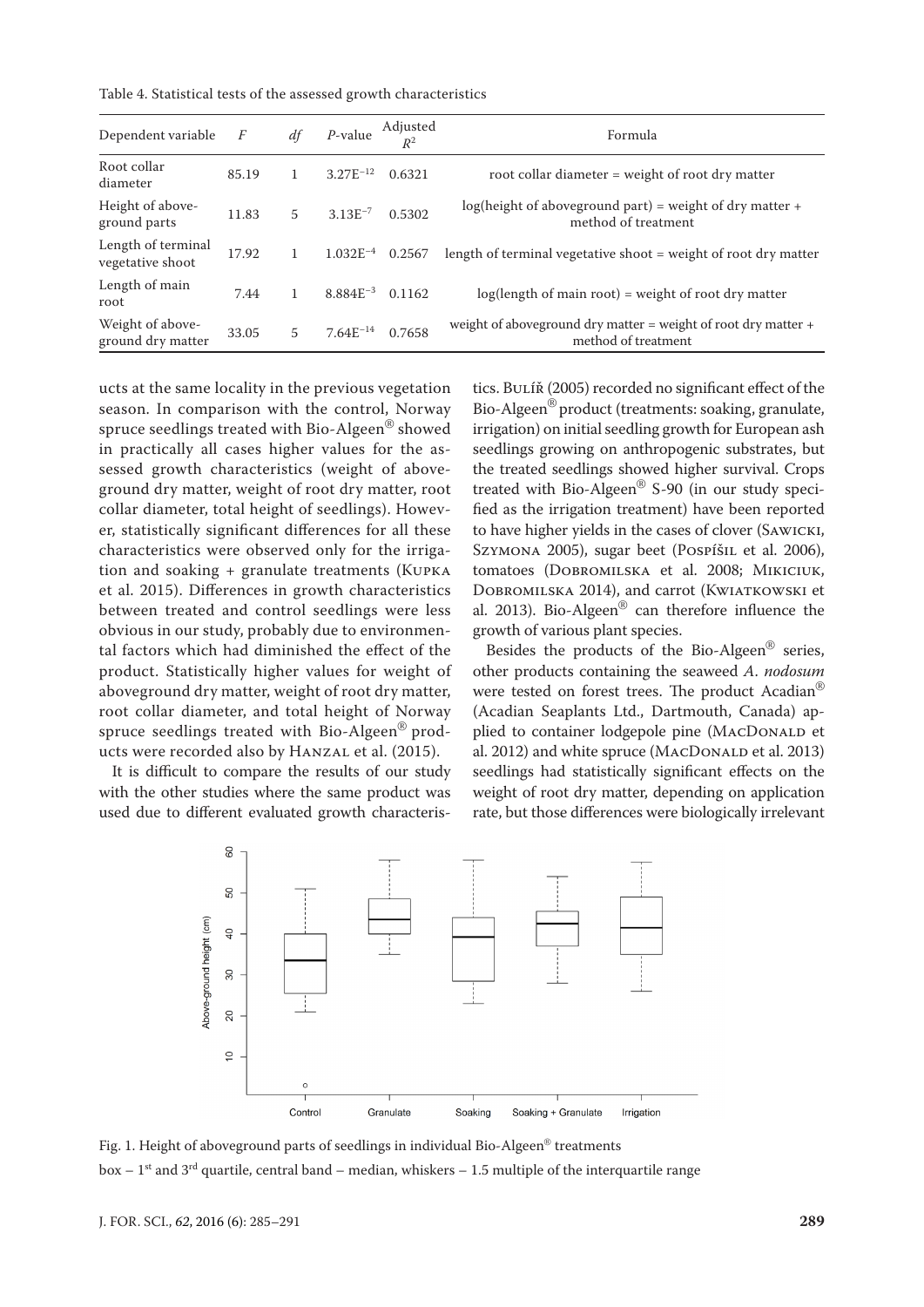(MacDonald et al. 2012, 2013). In our study, the weight of root dry matter did not differ significantly among individual treatments. Kupka et al. (2015) recorded statistically significant increments on English oak, northern red oak, and Norway maple seedlings treated with alginit (an organomineral rock containing seaweeds), compared to control seedlings. For Scotch pine, differences were not statistically significant (Kupka et al. 2015). The results from these papers suggest that bio-alginates and fossils of seaweeds may positively affect the overall growth characteristics of various plant species, but individual characteristics may vary significantly depending upon the treatment and the method of its application.

While the effect of Bio-Algeen<sup>®</sup> on growth characteristics of Norway spruce seedlings was generally positive in our study, mycorrhizal characteristics were affected negatively (significantly in soaking treatment). Mycorrhizal roots can take up water and nutrients from the soil, accumulate them and pass to the plant better than non-mycorrhizal roots. Therefore, ectomycorrhizal symbiosis is important particularly for plants growing at sites with adverse conditions and during stress (MEJSTŘÍK 1988; GRYNDLER et al. 2004). In such conditions, seedlings treated with products with negative impact on ectomycorrhizae could show worse growth and survival than seedlings with well-developed ectomycorrhizae. Other studies, unlike our study, were focused on plants with arbuscular mycorrhizae (e.g. Hančl 1990; Kudawa et al. 1999, 2006; von BENNEWITZ, HLUŠEK 2006).

Financial costs of the Bio-Algeen® product series are bearable. Clearly the lowest costs of seedling treatment were incurred when using Bio-Algeen<sup>®</sup> root concentrate (soaking treatment) (HANZAL et al. 2015; Table 1).

The results presented in our study illustrate that Norway spruce seedlings treated with products from the Bio-Algeen® series showed higher weight of aboveground dry matter and taller height of aboveground parts. Although treated seedlings showed lower density and lower proportion of active mycorrhizae than untreated seedlings, the growth of seedlings was not significantly affected by these factors. For better knowledge of the effect of bio-alginates on ectomycorrhizae, long-term experiments are needed. There is no certainty that the application of Bio-Algeen® or other bio-alginates will lead to a significant enhancement of the seedling properties. Depending on the tree species, environmental conditions, type of product, technique of its application, and interaction of all the factors, the effect of such a treatment on seedling characteristics can be different. However,

in most cases these products affect the growth and development of seedlings positively and, as a rule, not negatively. So, they can be used to enhance the properties of trees in a forest nursery.

#### **Acknowledgement**

The authors would like to thank G.A. Kirking (English Editorial Services) for linguistic improvements.

#### **References**

- Bulíř P. (2005): Impact of soil conditioners on the growth of European ash (*Fraxinus excelsior* L.) on dumps. Journal of Forest Science, 51: 392–402.
- Caisová V. (1994): Hodnocení mykorhizace sazenic smrku pichlavého (*Picea pungens*) po aplikaci tekutého a suchého inokula lakovky (*Laccaria proxima*). Práce VÚLHM, 79: 117–123.
- Dobromilska R., Mikiciuk M., Gubarewiczi K. (2008): Evaluation of cherry tomato yielding and fruit mineral composition after using of Bio-algeen S-90 preparation. Journal of Elementology, 13: 491–499.
- Dunn O.J. (1961): Multiple comparisons among means. Journal of the American Statistical Association, 56: 52–64.
- Gryndler M., Baláž M., Hršelová H., Jansa J., Vosátko M. (2004): Mykorhizní symbióza. O soužití hub s kořeny rostlin. Prague, Academia: 366.
- Hančl Z. (1990): Základní údaje o preparátech firmy Bioalgeen. In: Hartman J. (ed.): Sborník přednášek semináře k problematice využití bioalginátů ve velkoprovozech živočišné výroby a při pěstování zemědělských plodin, Nové Město nad Cidlinou: 10–19.
- Hanzal V., Janiszewski P., Kubeček J., Bergman J., Gjurov V., Tužinský M., Baláš M. (2015): Zastosowanie preparatu Bioalgeen do wspierania wzrostu i warunków rozwojowych sadzonek świerka pospolitego (*Picea abies*) w szkółce leśnej – badania wstępne. Polish Journal of Natural Sciences, 30: 217–224.
- Khan W., Rayirath U.P., Subramanian S., Jithesh M.N., Rayorath P., Hodges D.M., Critchley A.T., Craigie J.S., Norrie J., Prithiviraj B. (2009): Seaweed extracts as biostimulants of plant growth and development. Journal of Plant Growth Regulation, 28: 386–399.
- Kocourek R. (1991): Závislost odumírání smrku ztepilého (*Picea abies* (L.) Karst.) v imisních oblastech na ekologických charakteristikách ektomykorrhizních symbióz. [Ph.D. Thesis.] České Budějovice, Ústav krajinné ekologie ČSAV: 137.
- Kupka I., Prknová H., Holubík O., Tužinský M. (2015): Účinek přípravků na bázi řas na ujímavost a odrůstání výsadeb lesních dřevin. Zprávy lesnického výzkumu, 60: 24–28.